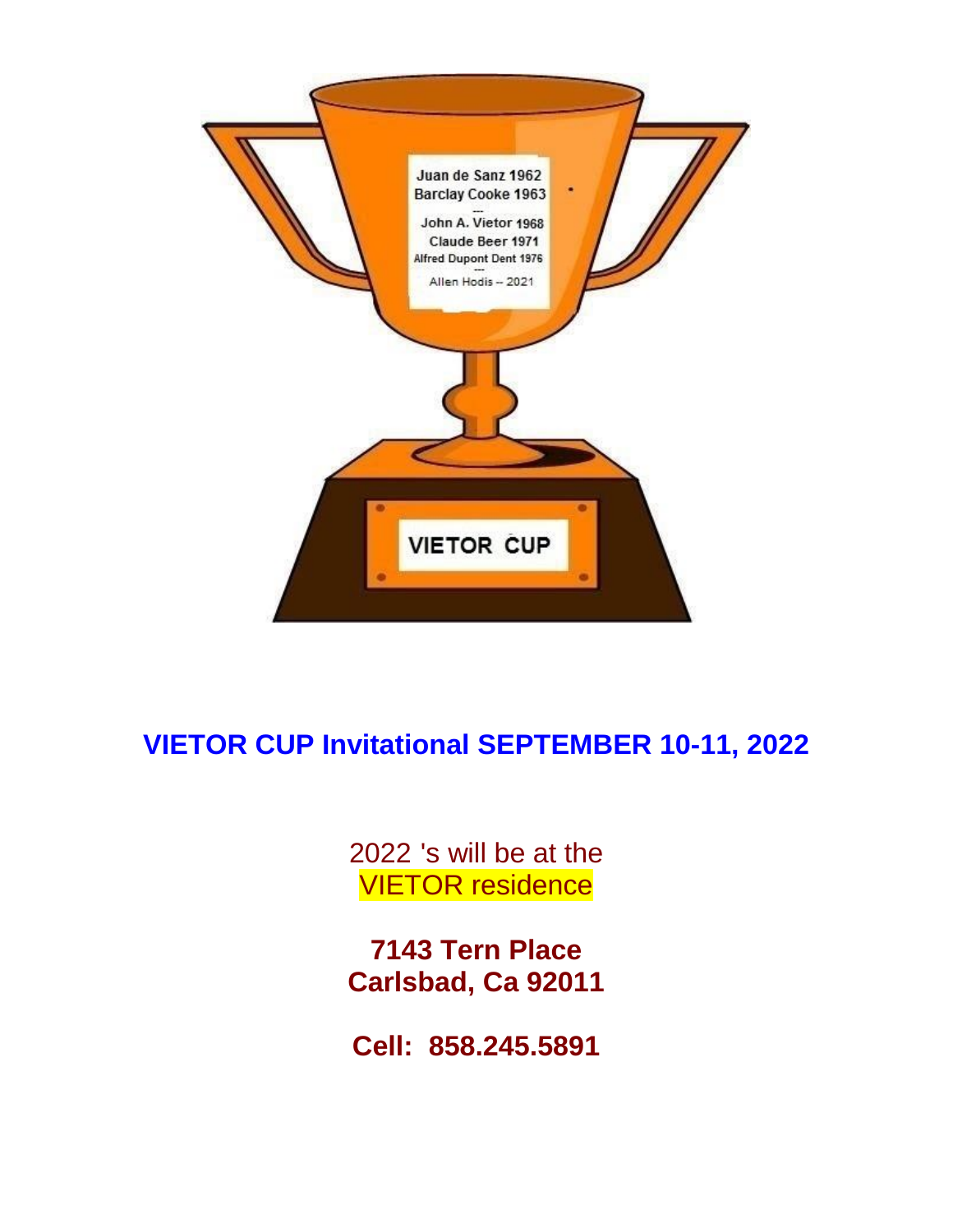### **Previous Winners**

- 1962 Juan de Sanz 1963 Barclay Cooke 1964 Gordon Leib 1965 Richard Osborne 1966 Barclay Cooke 1967 Paul A. Miller 1968 John A. Vietor 1969 Theodore Bassett III 1970 Juan de Sanz 1971 Claude Beer 1972 John Lucan 1973 Nicolos Toumanov 1974 Barclay Cooke 1975 Porter Ijams 1976 Alfred Dupont Dent 1977 Porter Ijams 1978 Alfred Dupont Dent 1979 Barclay Cooke 1980 Barclay Cooke 1981 Barclay Cooke <-.-.-.resurrected.by.Jon & Patrick-.-.-.-.-.-> 2000 Odis Chenault 2001 Sho Sengoku 2002 Bob Glass 2003 Bob Glass 2004 Eliot Bean 2005 John Rockwell 2006 Steve Sax 2007 Dennis Rutkowski 2008 Simon Reeves 2009 Jason Lee 2010 Mark Andrus
- 2011 Ray Fogerlund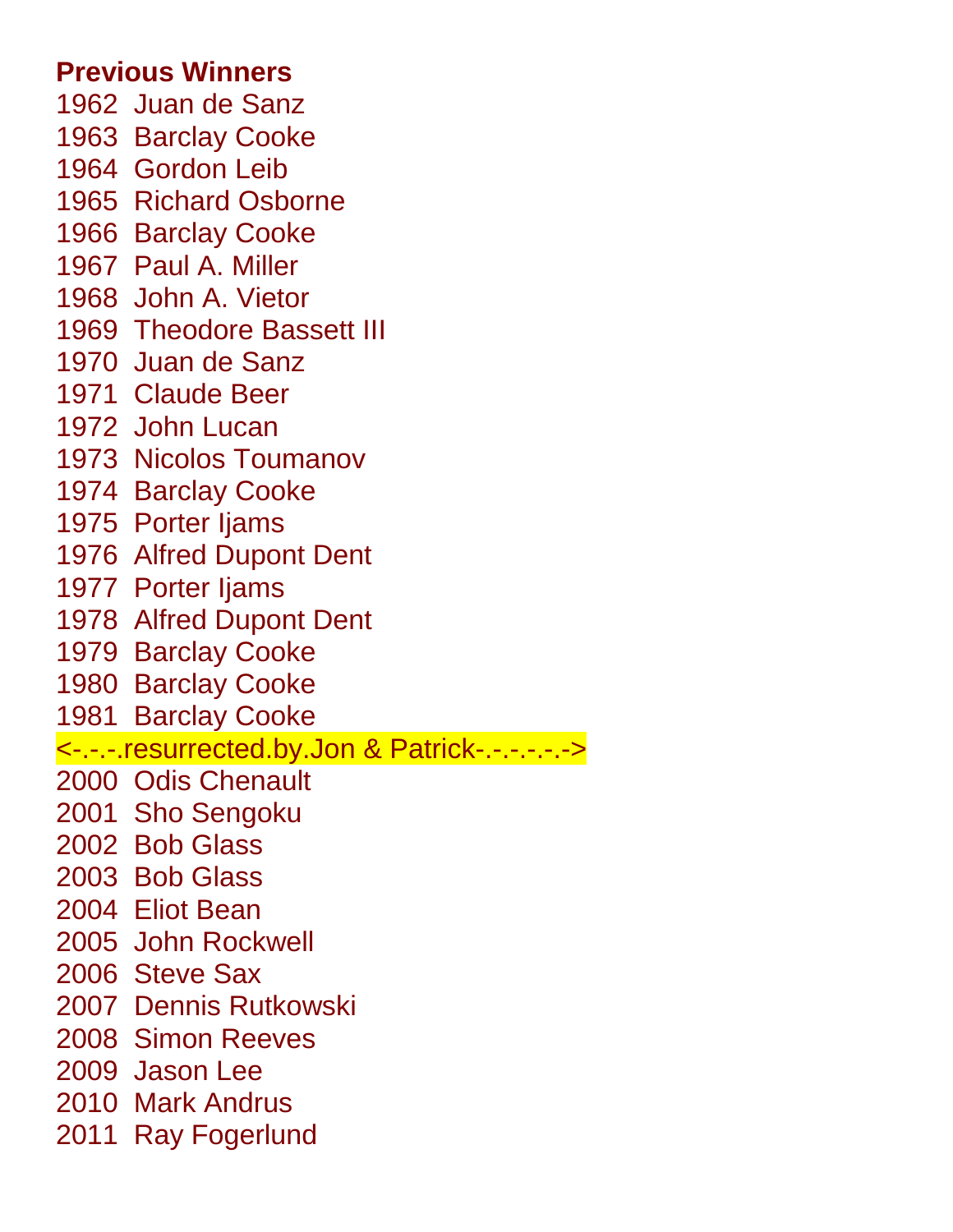2012 Ernest Ho 2013 Steve Sax 2014 Bob Glass 2015 Ray Fogerlund 2016 Michael Ungerleider 2017 Odis Chenault 2018 Robert Wachtel 2019 Karam Ashoo 2020 Joe Russell (On-Line) 2021 Allen Hodis

Backgammon Tournament by invitation 'only'. Continue the tradition started in 1962 by Jon's father. The winner's name will be added to the perpetual trophy.

\_\_\_\_\_\_\_\_\_\_\_\_\_\_\_\_\_\_\_\_\_\_\_\_\_\_\_\_\_\_\_\_\_\_\_\_\_\_\_\_\_\_\_\_\_\_

 **The (JON) VIETOR CUP Invitational** 

> **September 10-11, 2022**

Directed by Patrick Gibson & Ergin Bayrak Assisting is Ceci Pedroza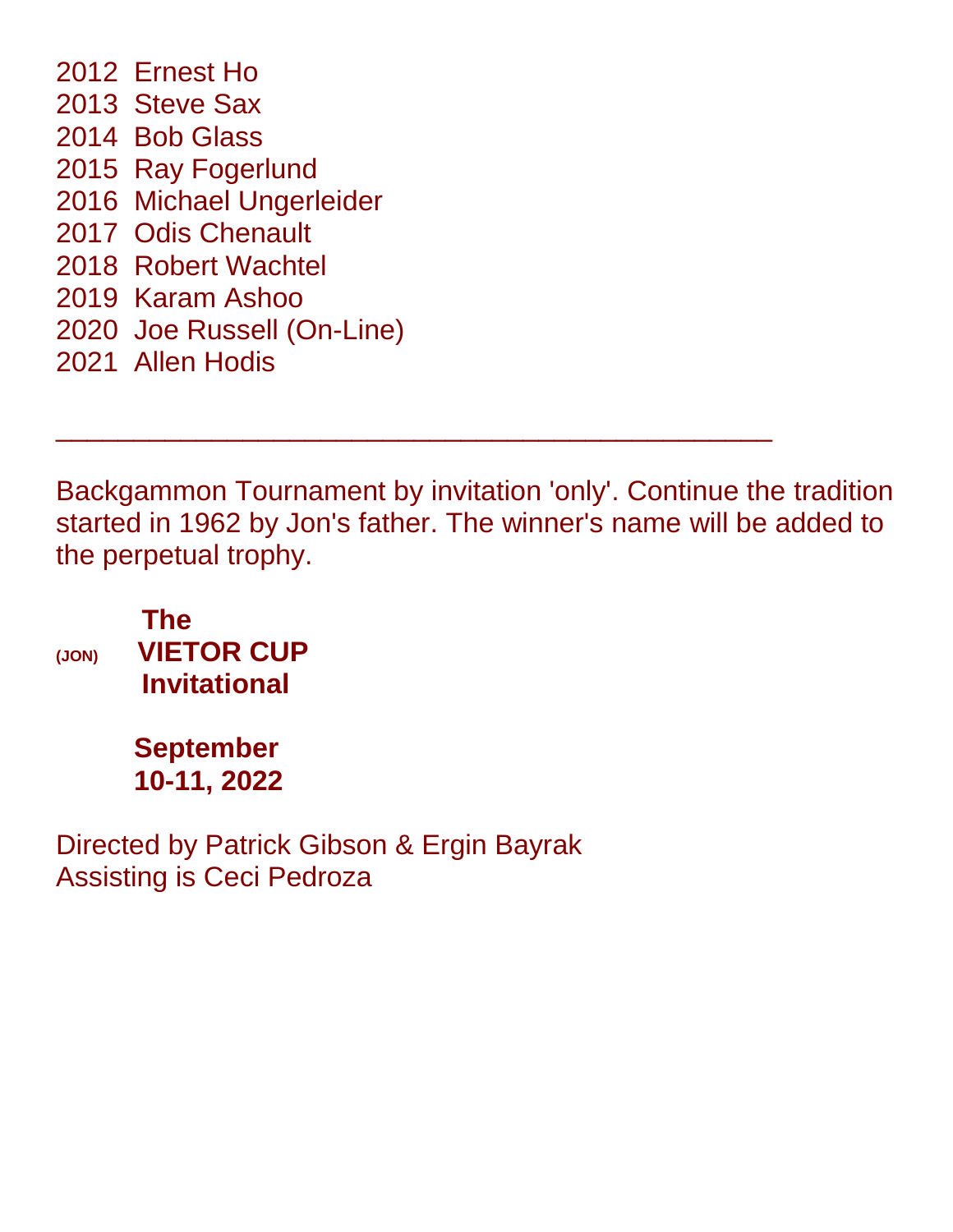## **SCHEDULE**

## **Friday: (Sep. 9 th)**

possible chouettes, check with us

## **Saturday: (Sep. 10 th)**

10-11am Complete Registration 11:00am "to be named" catered lunch 11:45am Calcutta Auction?? 12:00-1:30pm 1st Round of SWISS play format 1:30-3:00pm 2nd Round 3:00-4:30pm 3rd Round 4:45-6:45pm Dinner Break 7:00pm Play resumes (please be on time) 7:00-8:30pm 4th Round 8:30-10:00pm 5th Round 10:00-11:30pm 6th Round

## **SUNDAY: (Sep. 11 th)**

---- Juices & snack trays during the day

10:00-11:30am 7th Rnd (continuing Swiss play) 11:30- 1:00pm 8th Rnd 1:00- 2:30pm 9th Rnd 2:30- 4:00pm 10th Rnd (might be the last round) 4:00- 5:30pm 11th Rnd (if necessary) 5:30- 7:00pm 12th Rnd (very rarely necessary)

 (Trophy awarded & pictures taken as the winner is determined) Jackpots (\$50/100/?) (4 or 8-players) available as requested by players (100% return)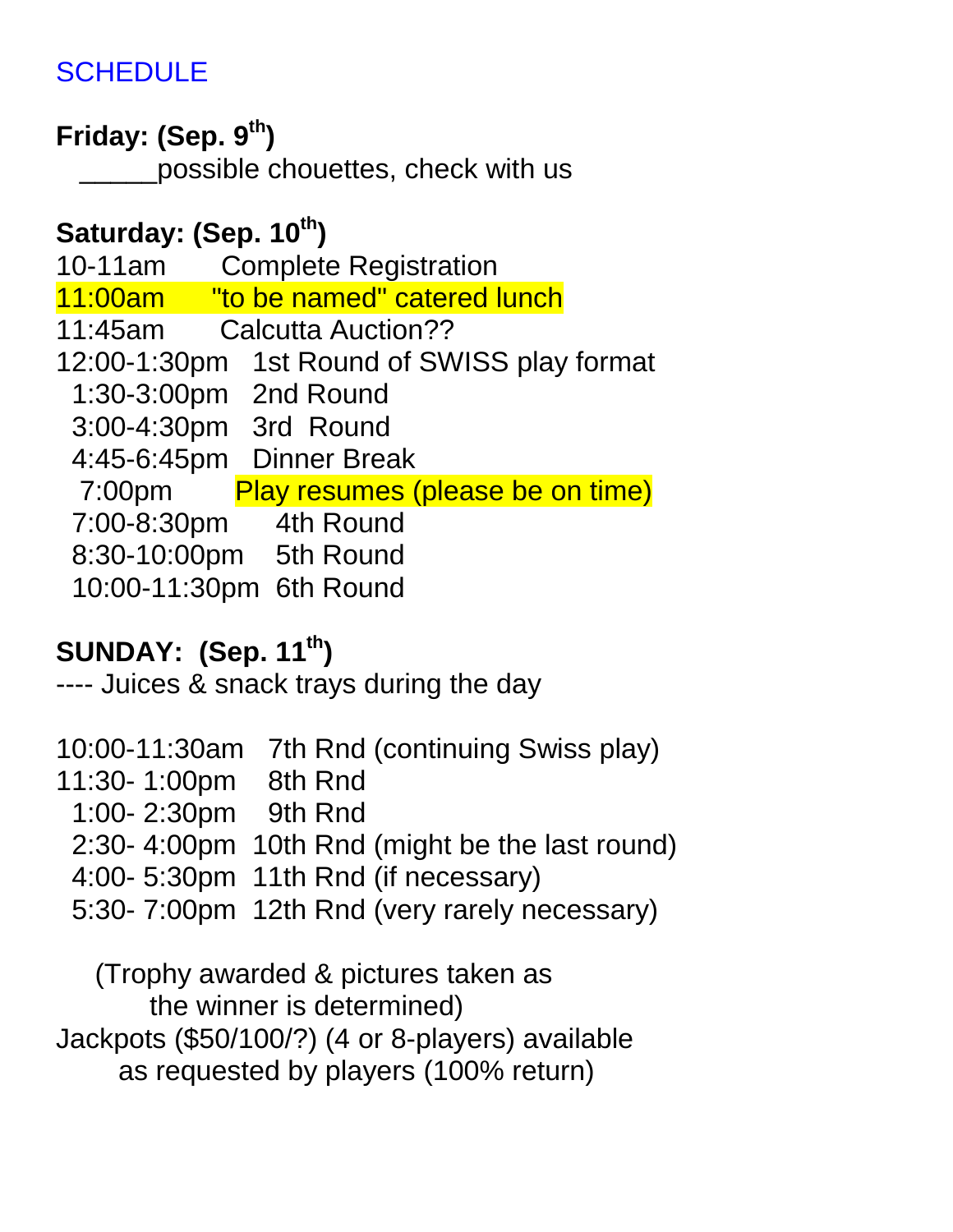## **Tournament Conditions**

1. 90% return of entry fees

2. ONE Division ONLY (max field of 28) "MORE SWISS" format. Frist come first served to lock in a spot in the Vietor CUP.

3. **Four** matches Guaranteed: with 2 losses, you can still win the VIETOR CUP, and with 3 losses, you can still win cash prizes.

## 4. **Nine (9) point matches, all played with** "Digital Clocks and Rules".

 (e.g. 18 minutes RESERVE for each player and 14 seconds free per move, prior to any time going against your 18 minute "reserve")

- 5. \$30 refreshments fee. Includes Saturday LUNCH + all weekend snacks & refreshments, hosted at Jon's.
- 6. Please register by August  $24<sup>th</sup>$ , 2022. We'll confirm your spot.

7. All deposits must be postmarked by Aug.  $31<sup>st</sup>$ . Cash only at the tournament.

Come join us for two days of Sun, Swimming and Backgammon

Nestled next to the golf course in lovely Carlsbad, California, the home of Jon Vietor is your Backgammon destination for two fun filled and relaxing(?) days of tournament action as well as fun in the sun! **Bring your swimming suit for poolside breaks.**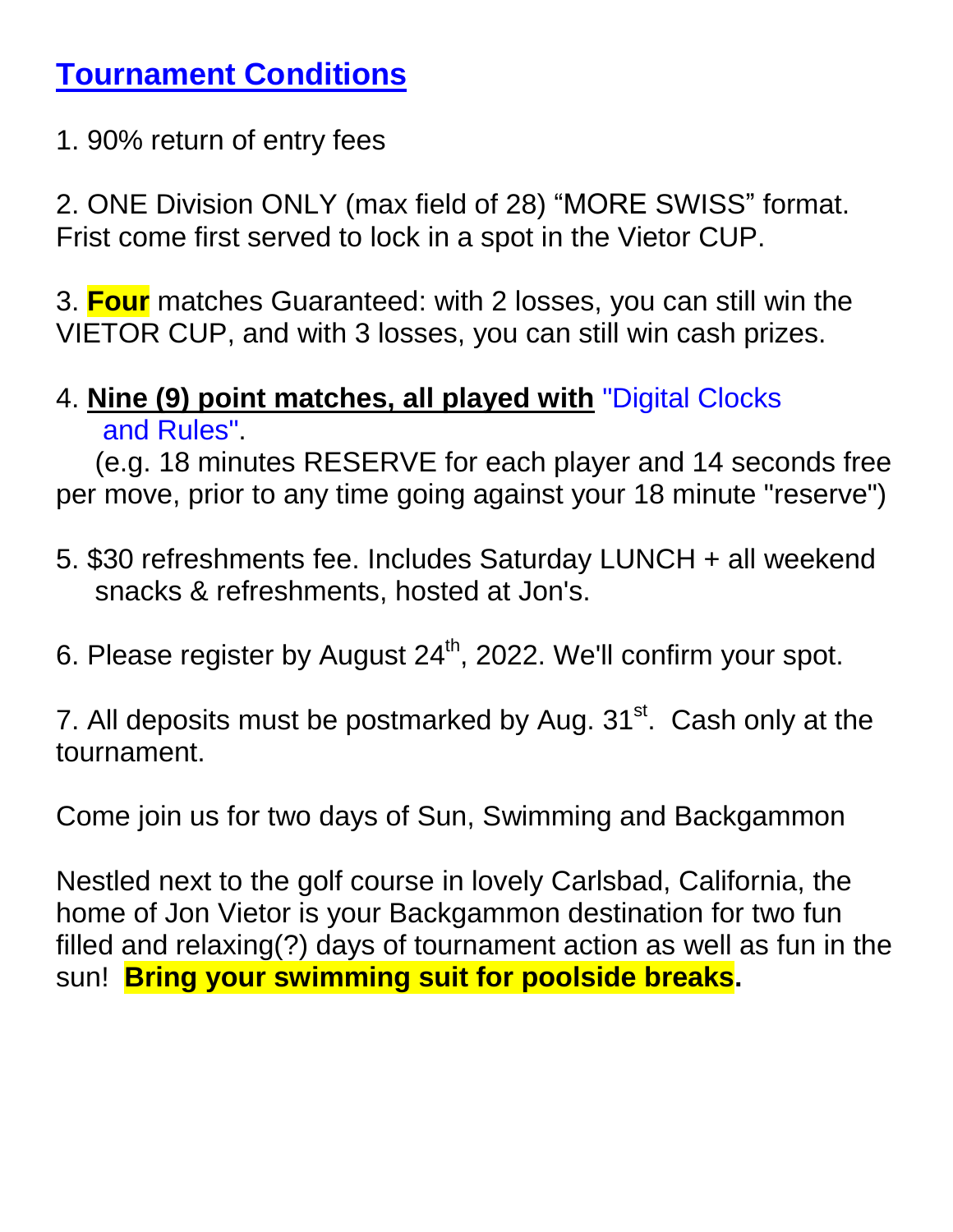# **--'LODGING'-- (samples)**

(search at Hotels.com "Carlsbad 92011")

### **Best Western-Carlsbad by the Sea**

751 Macadamia Drive Carlsbad, CA 92011 2.5 star 1.866.925.8676 ?? (est. \$229/nite via Hotels.com)

### **Motel 6 Carlsbad South**

750 Raintree Drive Carlsbad, CA 92011 2.0 star 1.866.538.0154 (est. \$120/nite via Hotels.com)

(Both within 0.92 mile of zip 92011)

Many more in the area with prices going up

from the above two examples (2-to-5 star).

(entry form below)